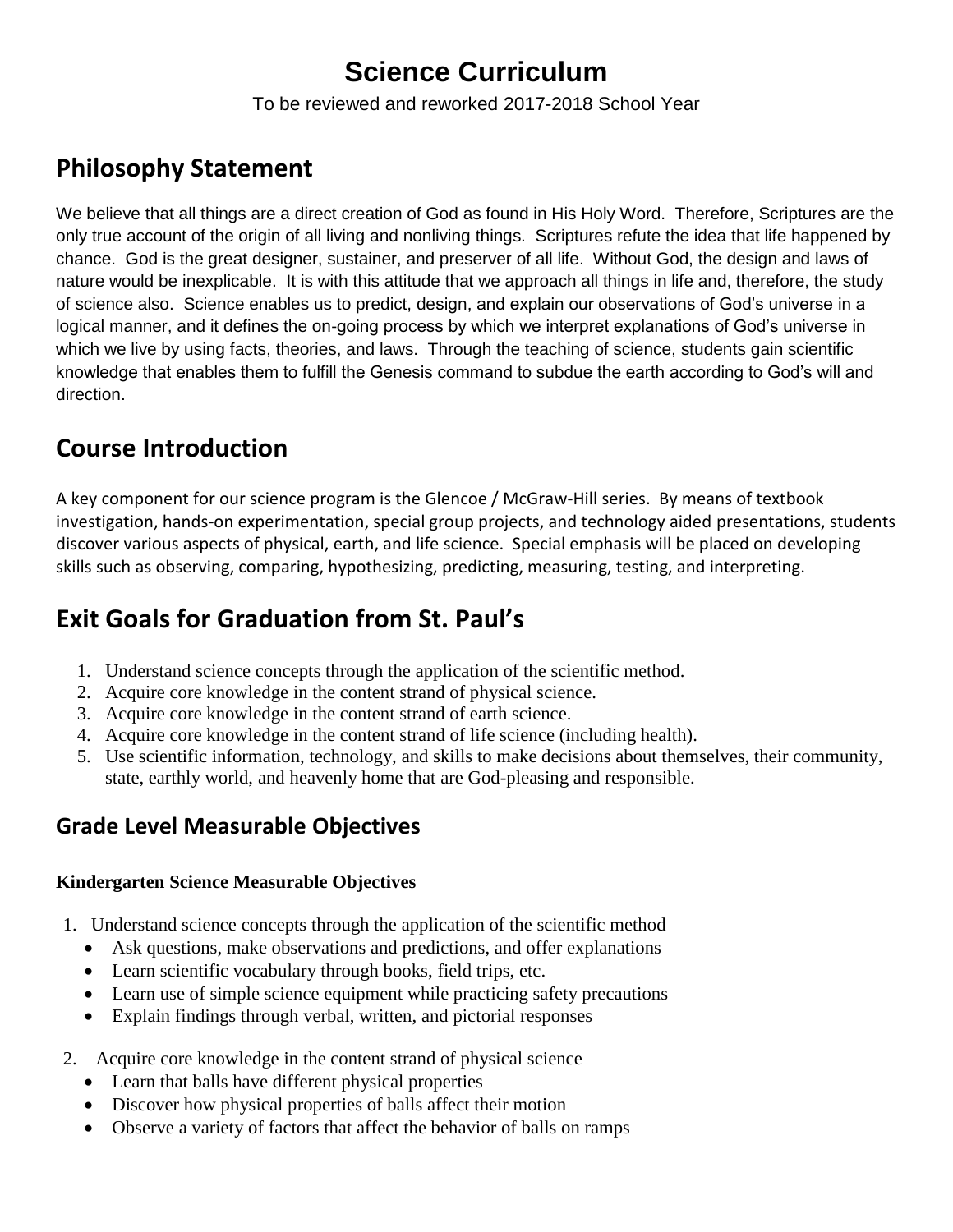- **3.** Acquire core knowledge in the content strand of earth science
	- Name and describe the seasons
	- Explore how wind, sun, rain, fog, and snow affect the environment
- 4. Acquire core knowledge in the content strand of life science
	- Understand there are four basic food groups
	- Explain that our bodies need water
	- Understand the importance of a balanced diet with proper amounts of salt and sugar
	- Locate and name internal and external body parts
	- Learn the functions of body parts
	- Explore healthy eating, exercise, and personal hygiene habits
	- Distinguish between animals and plants
	- Compare and contrast animals (their characteristics and habitats)
	- Appreciate products we receive from animals
	- Identify and observe various insects
	- Discover and name main body parts of an insect
	- Compare and contrast various insects
	- Understand insect life cycles
- 5. Use scientific information, technology, and skills to make decisions about themselves, their community, state, earthly world, and heavenly home, that are God-pleasing and responsible
	- Discuss God's creation as science
	- Acknowledge that God wants us to use our bodies to give glory to Him
	- Discuss how to protect the bodies and minds God has given us through safe practices and healthy habits
	- Discuss the blessings God has given to us and ways to use them in a responsible manner (recycle/conservation)

### **Grade 1 Science Measurable Objectives**

- 1. Understand science concepts through the application of the scientific method. Through the application of the scientific method, students will:
	- Use the appropriate vocabulary studied in each science strand
	- Observe, describe and record observations using various methods
	- Use simple science equipment safely and effectively, including rulers, hand lenses, and computers (SmartBoard) to collect data relevant
	- Predict, compare and discuss observations using Venn diagrams and other methods
	- Relate and/or apply observations in one strand to another
	- Form conclusions by comparing and contrasting their observations
	- Demonstrate their understanding by creating replicas of the human body and woodland biosphere and freshwater biosphere
- 2. Acquire core knowledge in the content strand of physical science. By acquiring core knowledge in physical science, students will:
	- Identify the 2 of the 3 types of matter: solids and liquids
	- Test, identify, draw and use appropriate vocabulary when listing the properties of solids
	- Test, identify, draw and use the appropriate vocabulary when listing the properties of liquids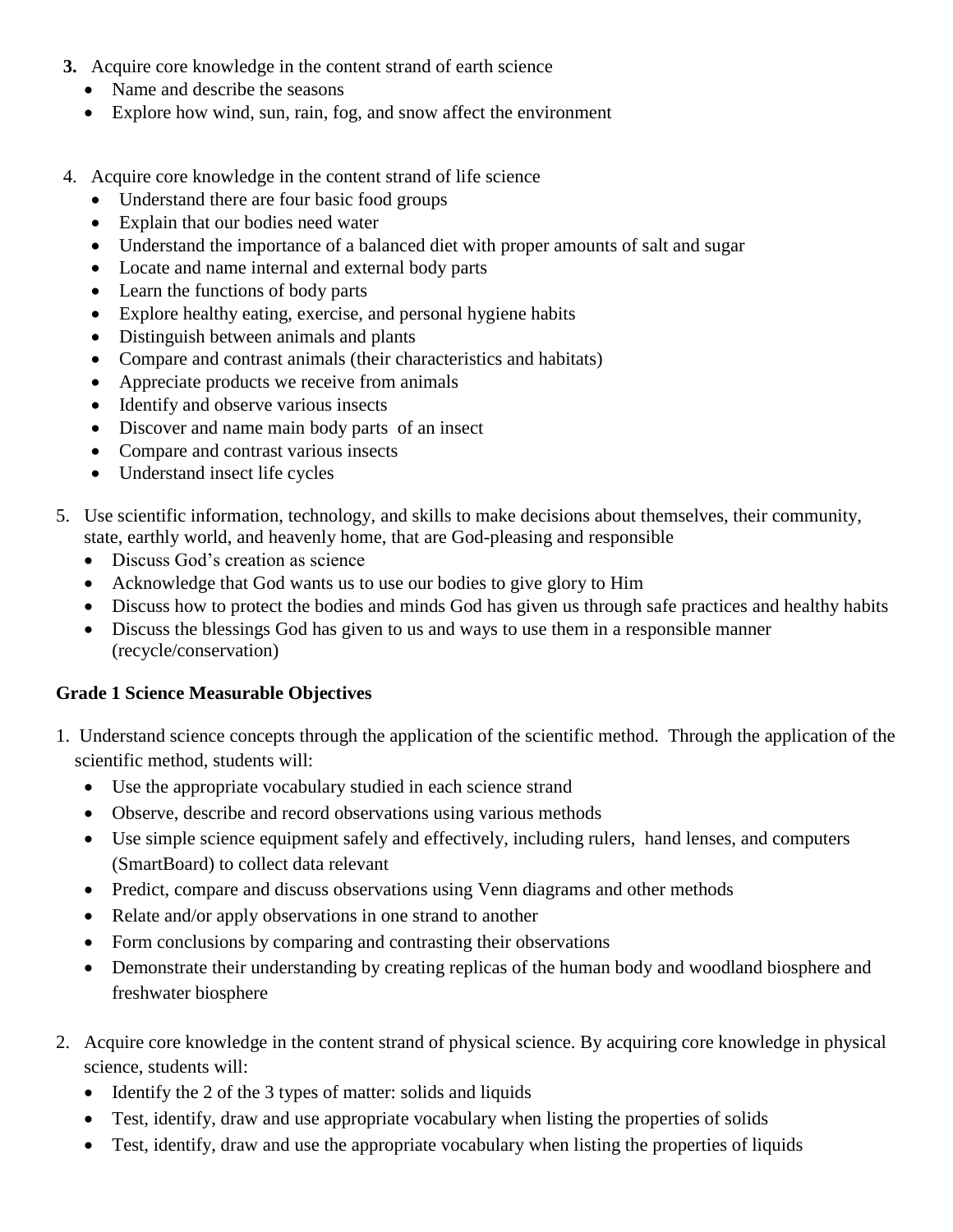- Investigate in depth, one form of solids: a magnet
- 3. Acquire core knowledge in the content strand of life science. By acquiring core knowledge in life science, students will:
	- Discover that each organism has basic needs of food, water, air, space, protection and shelter
	- Investigate a few of the many diverse living things on earth
	- Observe and illustrate that organisms grow, change and die over time
	- Replicate their bodies to demonstrate some human body systems Investigate and experience the 5 senses that help the human body function
	- Observe and illustrate the butterfly's stages of life: the egg, larva (caterpillar), chrysalis and adult
- 4. Use scientific information, technology, and skills to make decisions about themselves, their community, state, earthly world, and heavenly home that are God-pleasing and responsible.

*First grade students will view science from a Biblical perspective, stand in awe of God's creation and give glory to God when they:*

- Compare and contract organisms and their environments which God created
- Understand that the human being is God's crown in creation possessing wonderfully made systems working as one unit
- Investigate solids and liquids which God created and are used for various purposes

### **Second Grade Science Measurable Objectives**

- 1. Understand science concepts through the application of the scientific method
	- Learn science vocabulary
	- Ask questions, make observations and predictions
	- Practice safe and proper use of basic science equipment
	- Communicate findings through verbal and written responses, including journals and drawings
- 2. Acquire core knowledge in the content strand of physical science
	- Identify characteristics of light, light sources, how light travels and shadows
	- Discuss sources of energy
	- Study the color spectrum and color mixing
	- Investigate gravity and magnetism as forces of nature
	- Understand shape, weight, hardness, material composition and buoyancy
	- Investigate position and motion of objects
	- Identify properties of solids and liquids
- 3. Acquire core knowledge in the content strand of earth science
	- Identify and describe the solar system, and earth's daily, monthly and seasonal changes
	- Identify the way the moon changes, the features of the moon and the phases of the moon
	- Discuss physical features of the sun, moon and planets
	- Understand the rotation and revolution of the Earth and Moon
- 4. Acquire core knowledge in the content strand of life science
	- Identify animals basic needs for survival
	- Identify and study the butterflies life cycle
	- Study how body parts help caterpillars and butterflies survive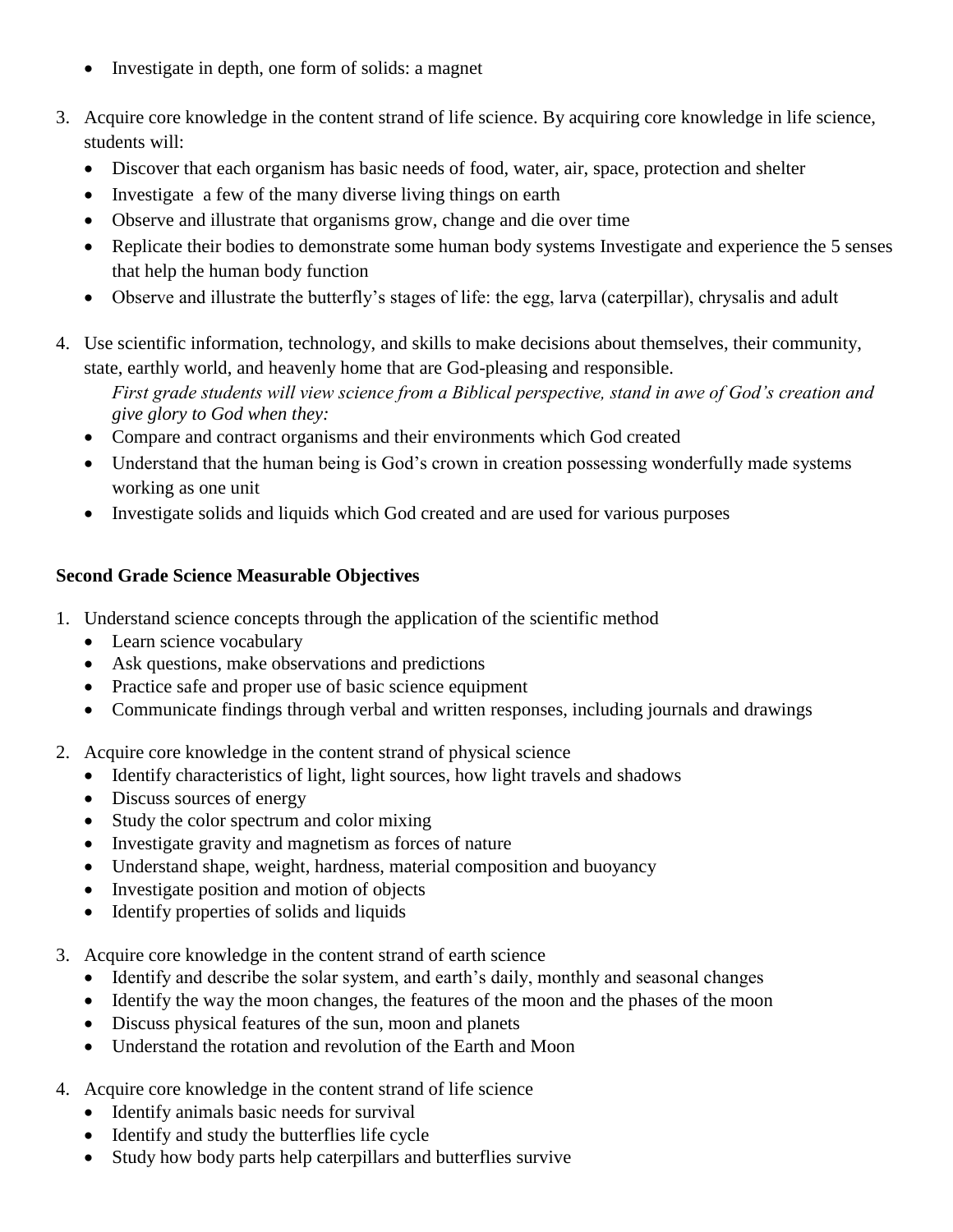- Identify similarities among caterpillars and butterflies
- 5. Use scientific information, technology, and skills to make decisions about themselves, their community, state, earthly world, and heavenly home that are God-pleasing and responsible
	- Discuss the wonder of God's creation and design
	- Share the blessings God has given through natural resources and discuss ways to use them properly
	- Introduce the discrepancy of the earth's age held by scientific views that conflict with Scripture

#### **Third and Fourth Grade Science Measurable Objectives**

- 1. Understand science concepts through the application of the scientific method.
	- Learn science vocabulary
	- Ask questions, make observations, and predictions
	- Practice safe and proper use of basic science equipment
	- Record results in appropriate fashion
- 2. Acquire core knowledge in the content strand of physical science.
	- Identify the six basic simple machines
	- Demonstrate that the closer a load is to the fulcrum, the less effort is needed.
	- Explain how pulleys are used to help life heavy objects
	- Work with others to discover how inclined planes reduce work
	- Will understand what a wedge is and how they are used
	- Identify that a screw is an inclined plane wrapped around a center pole
	- Locate simple machines around them
	- Observe how wheels and gears work
	- Observe and describe the properties of solids, liquids, and gases
	- Explain how matter changes from one state to another ( evaporation, condensation, boiling, melting, freezing)
	- Identify physical and chemical changes
- 3. Acquire core knowledge in the content strand of earth science.
	- Describe the differences between rocks and minerals
	- Sort minerals and rocks based on their properties
	- Record observations on charts with existing column headings
	- Identify certain rocks and minerals using specific tests
	- Compare and contrast metamorphic, igneous, and sedimentary rocks
- 4. Acquire core knowledge in the content strand of life science.
	- Identify the four basic needs of all animals
	- Recognize and describe how various animals have adaptations in order to help them to fulfill their four basic needs
	- Contrast instinctive versus learned behavior
	- Distinguish between vertebrates and invertebrates
	- Classify an organism into its correct classification (i.e. birds, reptiles, amphibians, mammals, etc…)
	- Identify and describe the following biomes: desert, wetland, grassland, tundra, tropical rainforests, fresh water, and salt water.
	- Identify ways in which natural environments meet the basic needs of the organisms living in them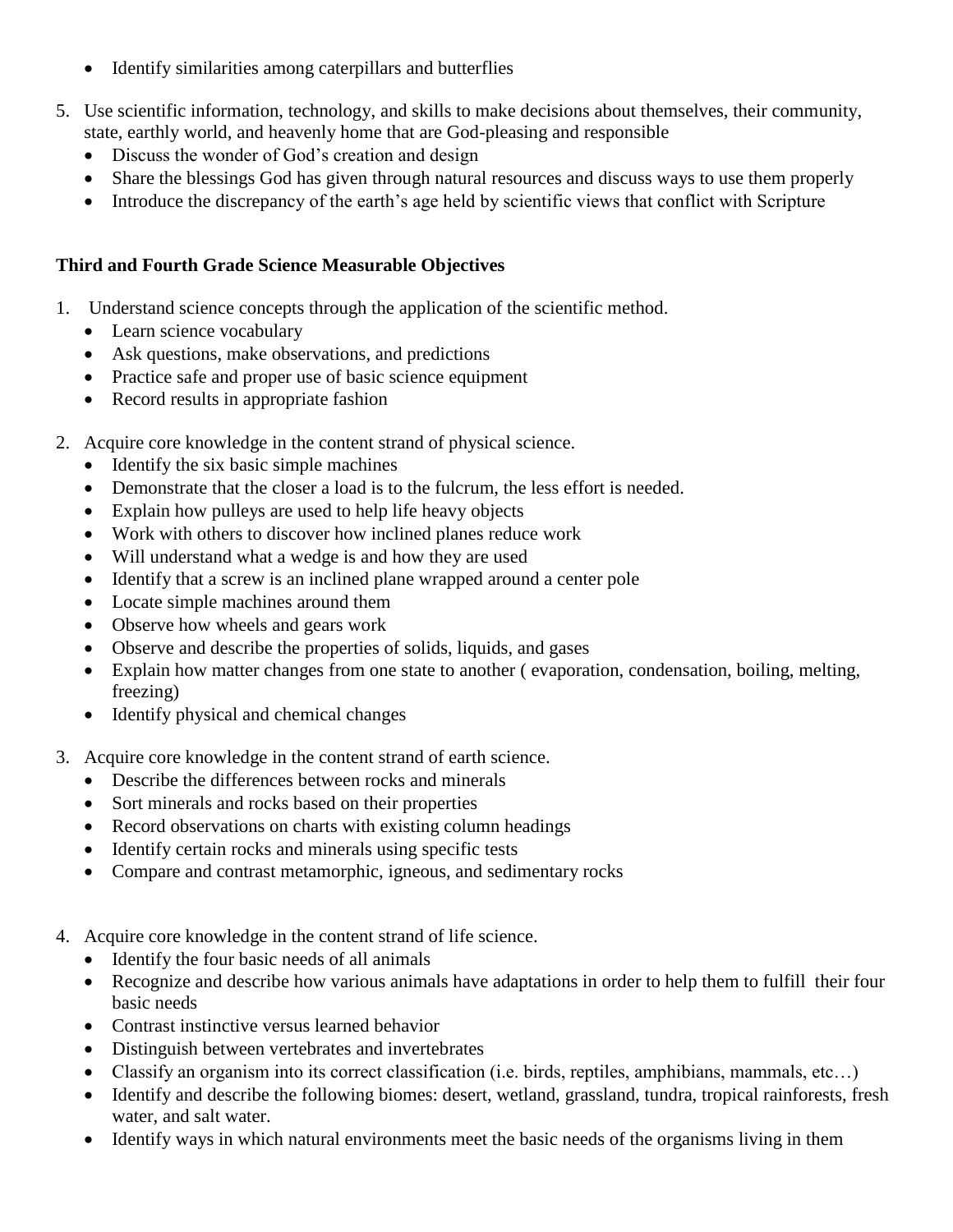- 5. Use scientific information, technology, and skills to make decisions about themselves, their community, state, earthly world, and heavenly home that are God-pleasing and responsible.
	- Use scientific information, technology, and skills to make decisions about themselves, their community, state, earthly world, and heavenly home that are God-pleasing and responsible.

### **Fifth and Sixth Grade Science Measurable Objectives**

- 1. Understand science concepts through the application of the scientific method.
	- Learn the science equipment names.
	- Know the safety rules in a science classroom
	- Be able to state a purpose for an experiment (Question)
	- Research information about the topic
	- Be able to form a hypothesis
	- Ask questions, make observations, and make predictions
	- Tell the finding through verbal and/or written responses
- 2. Acquire core knowledge in the content strand of physical science.
	- Distinguish between physical and chemical properties
	- Identify and be able to compare elements, compounds, and mixtures.
	- Identify acids and bases
	- Know the atomic structure
- 3. Acquire core knowledge in the content strand of earth science.
	- Study tectonic plates
	- Know about the movements of the continents
	- Know where and how earthquakes happen
	- Know where and how volcanoes happen
	- Know the properties of ocean water
	- Be able to identify sea-floor spreading and ocean floors
	- Explore currents, waves, and tides
	- Discuss ocean pollution and how to help with slow down pollution
	- Identify resources of the ocean
- 4. Acquire core knowledge in the content strand of life science.
	- Be able to tell about cells and microbes
	- Distinguish between animal and plant cell
	- Be able to identify the structures of the life process
	- Compare meiosis and mitosis
	- Discuss the differences in the Kingdoms
	- Compare and contrast asexual and sexual reproduction
	- Compare and contrast inherited and acquired traits
- 5. Use scientific information, technology, and skills to make decisions about themselves, their community, state, earthly world, and heavenly home that are God-pleasing and responsible.
	- Discuss God's wonderful creation
	- Discuss how to protect all that God has given them
	- Share the blessings God has given them through science
	- Discuss the discrepancy of the earth's age held by scientific views that conflict with Scripture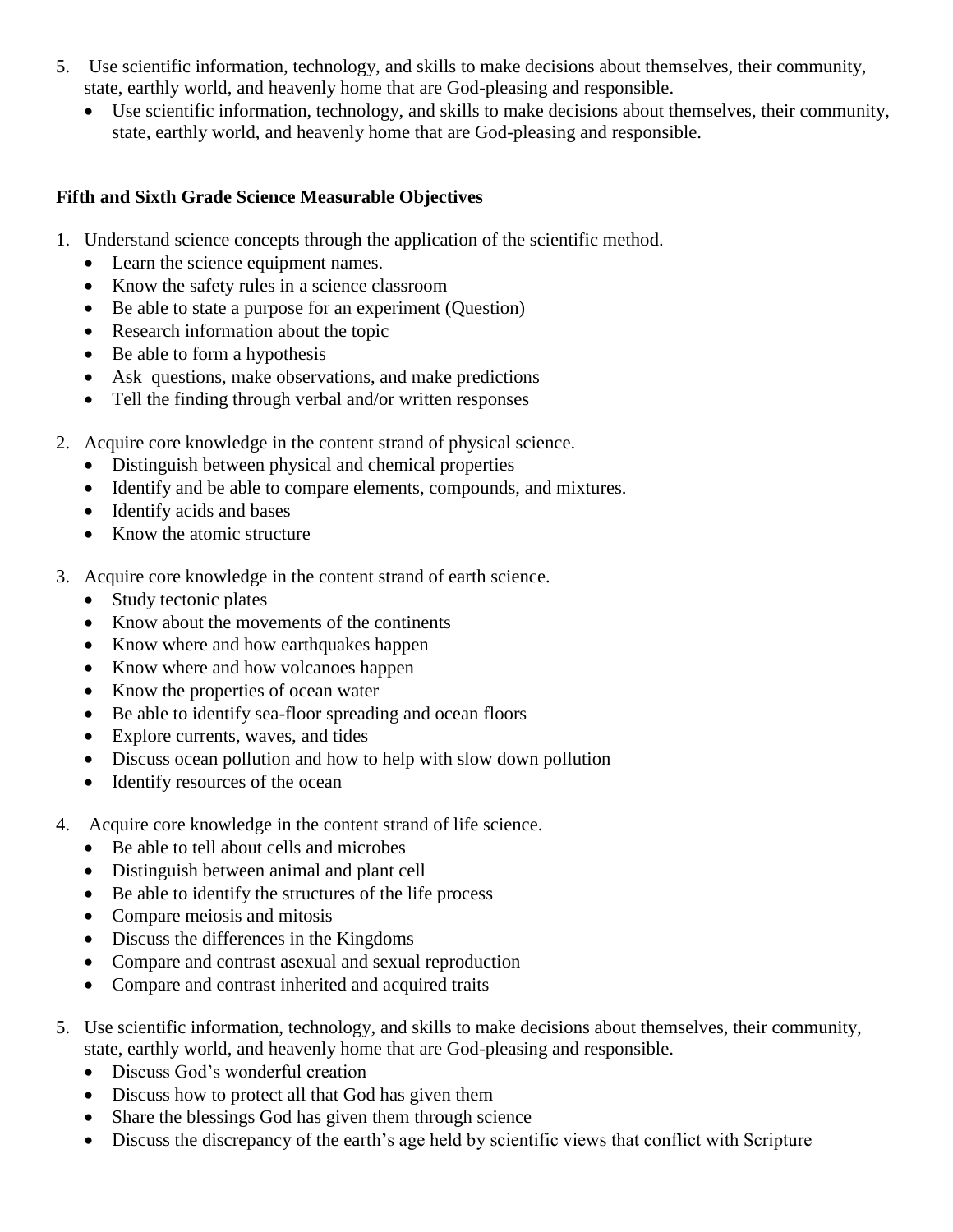### **Seventh Grade Science Measurable Objectives**

- 1. Understand science concepts through the application of the scientific method.
	- Learn the science equipment names
	- Know the safety rules in a science classroom
	- Be able to state a purpose for an experiment (Question)
	- Research information about the topic
	- Be able to form a hypothesis
	- Ask questions, make observations, and make predictions
	- Tell the finding through verbal and/or written responses
- 2. Acquire core knowledge in the content strand of physical science.
	- Tracing the history of theories about particles
	- Identify and be able to compare elements, compounds, and mixtures.
	- Identify the structure of matter
	- Know the atomic structure
	- Have a greater knowledge of the phases of matter
	- Identify the size of particles
	- Identify a particle matter
	- Measure mass and volume of particles
	- Understand the size of an atom better
	- Be able to work with simple machines
	- Introduce energy
	- Understand how to measure work
	- Examining the function of familiar machines
	- Study the features and variations of sound
	- Examine sounds production and transmission
	- Compare and contrast mixtures and solutions
	- Demonstrate that cooling matter causes the particles of matter to slow down, and move closer together
	- Define endothermic and exothermic
	- Demonstrate that a change of state requires substances to absorb or release energy
	- Investigate the three methods for determining the volume of small solid objects
	- Demonstrate that different materials with the same volume may have different masses
	- Investigate Dalton, Rutherford, and Bohr's theories of matter
	- Calculate the speed of sound, given the distance a sound wave travels and the time it takes to travel that distance
	- Describe echolocation
	- Explain pitch
	- Describe how a oscilloscope gives a visual shape to a sound and how it represents pitch, loudness, and quality
	- Identify several ways to make sound louder
- 3. Acquire core knowledge in the content strand of earth science.
	- Study the effects of heat and water on oceans and climates
	- Understand the trade winds
	- Be able to distinguish how ocean currents affect climate
	- Understanding hurricanes
	- Compare and contrast weather and climate
	- Acquire knowledge of the layers of the atmosphere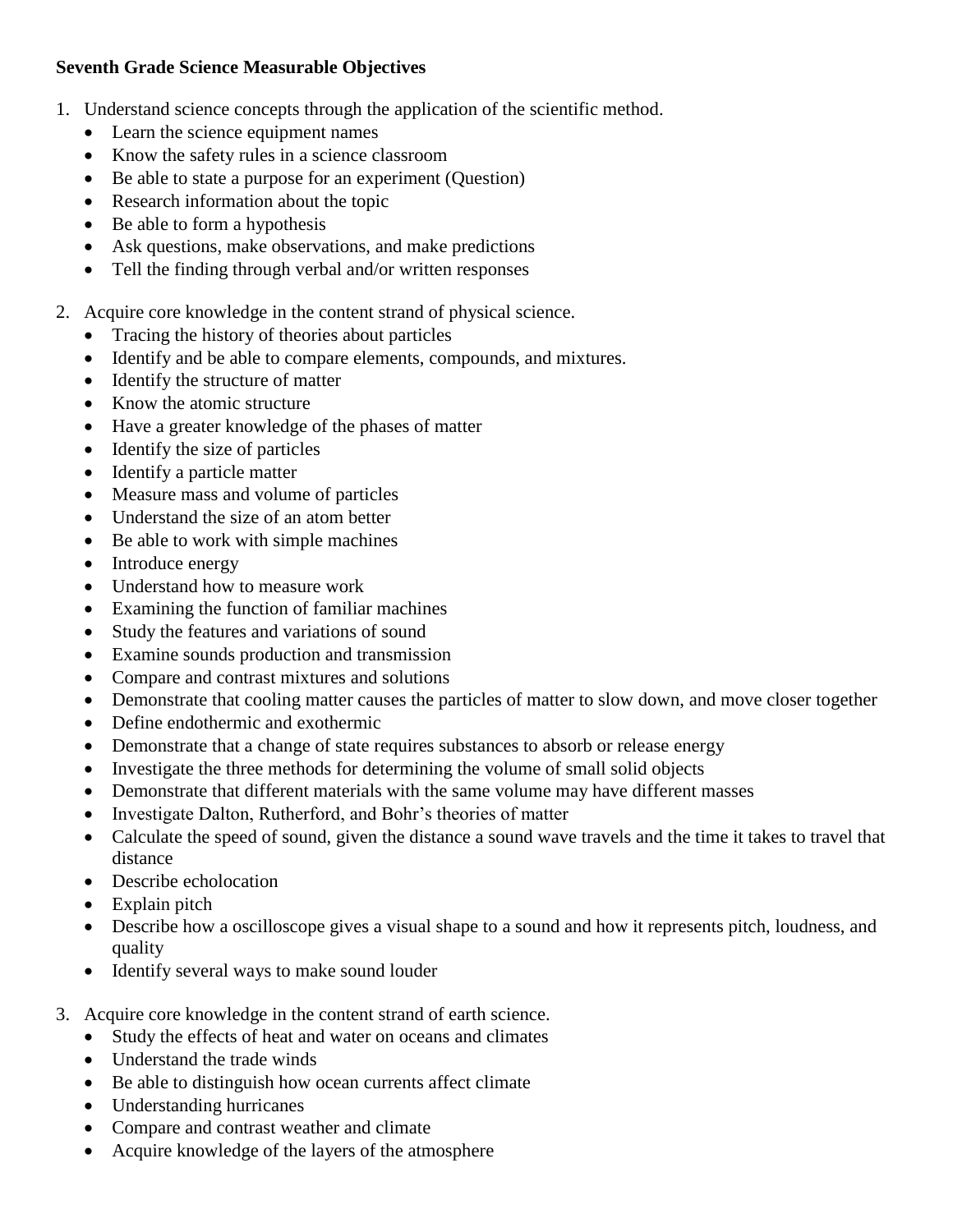- Explain why some regions of the world are warmer or colder than others
- Explain how heat is absorbed and released in the water cycle
- Describe the effect of altitude on temperature
- Describe several geologic features of the ocean bottom
- Explain why ocean water varies in density
- Explain how air masses form
- Describe the characteristics of the air in a given air mass
- 4. Acquire core knowledge in the content strand of life science.
	- Exploring how energy comes from food
	- Analyzing digestion
	- Know the importance of photosynthesis, transpiration, and respiration to living organisms
	- Know the importance of heredity in life
	- Learn the development of human life from conception to birth
	- Detect heredity traits
	- Discuss how genetics affects how life
	- Explain how all of our food comes, directly or indirectly, from plants
	- Describe the basic process of photosynthesis
	- Describe the different structures that make up the external features of a leaf
	- Explain the function of chlorophyll during photosynthesis
	- Describe how transpired water fits into the water cycle
	- Describe how water is absorbed by the roots of plants
	- Explain the difference between permeable, semi permeable, and impermeable membranes
	- Compare and contrast osmosis and diffusion
	- Describe different means of water movement, including osmosis, cohesion, transpiration, and capillary action
	- Explain the greenhouse effect
	- Identify some of the possible consequences of increasing the amount of carbon dioxide in the atmosphere
	- Identify several ways in which people resemble family members
	- Describe the function of the nucleus of a cell
	- Compare and contrast sexual and asexual reproduction
	- Describe the effects of noise pollution on human life
- 5. Use scientific information, technology, and skills to make decisions about themselves, their community, state, earthly world, and heavenly home that are God-pleasing and responsible.
	- Discuss God's wonderful creation
	- Discuss how to protect all that God has given them
	- Share the blessings God has given them through science
	- Discuss the discrepancy of the earth's age held by scientific views that conflict with Scripture

#### **Eighth Grade Science Measurable Objectives**

- 1. Understand science concepts through the application of the scientific method.
	- Learn the science equipment names
	- Know the safety rules in a science classroom
	- Be able to state a purpose for an experiment (Question)
	- Research information about the topic
	- Be able to form a hypothesis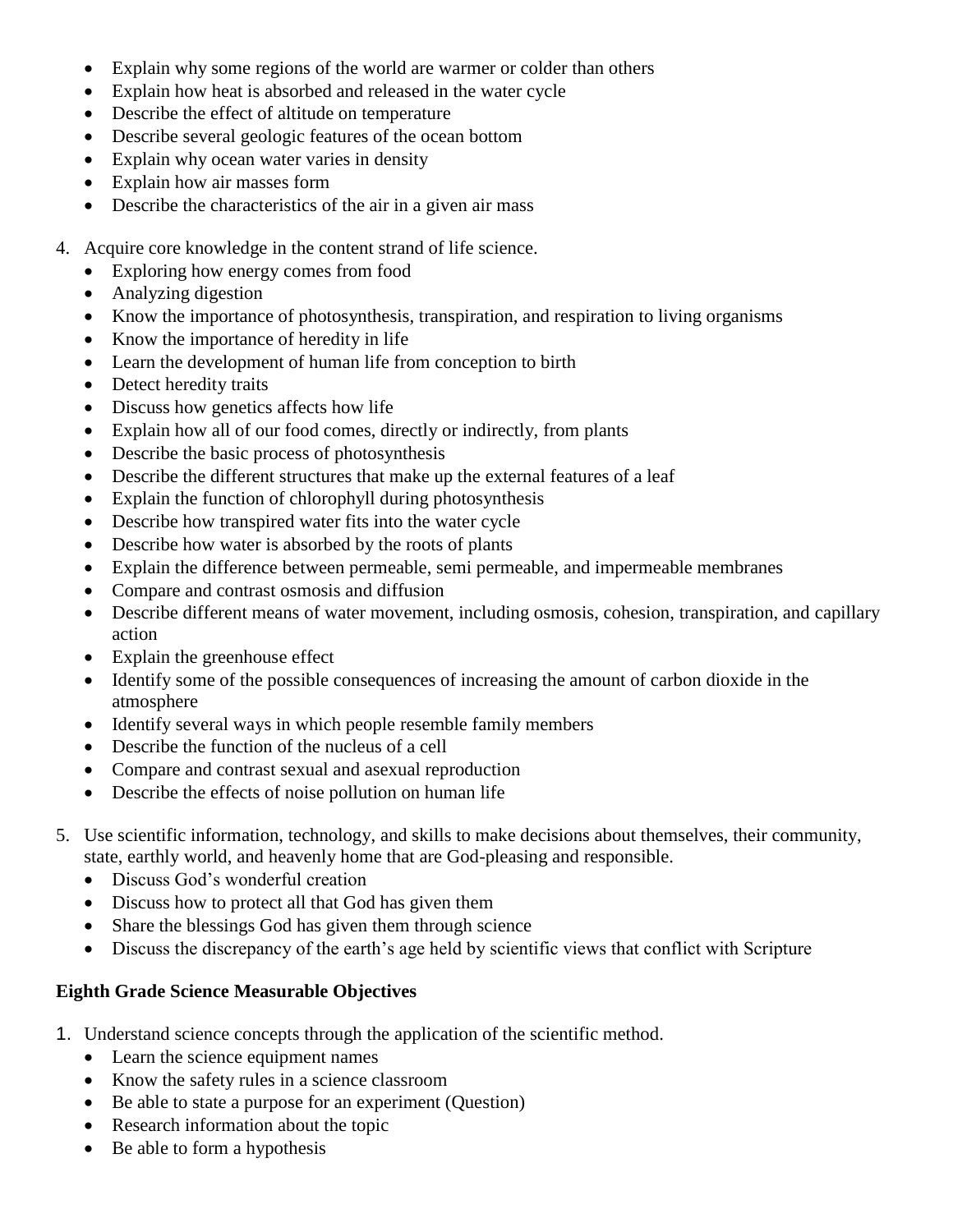- Ask questions, make observations, and make predictions
- Tell the finding through verbal and/or written responses
- 2. Acquire core knowledge in the content strand of physical science.
	- Distinguish between mixture that are solutions and those that are not
	- Identify the parts of a solution as the solvent and solute
	- Distinguish between solutes or substances that are soluble or insoluble
	- Define evaporation and boiling
	- Explain saturation and solubility
	- Identify forces
	- Infer what the effect of a force will be on the receiver
	- Identify and classify different types of forces
	- Compare and Contrast contact and noncontact forces
	- Distinguish between mass and weight
	- Understand that all objects exert an attractive force on one another
	- Observe direction and effects of friction in a variety of situations
	- Estimate and measure force in Newton
	- Describe the cause of friction
	- Predict what happens to an object at rest
	- Analyze the effects of inertia in everyday experience
	- Identify the reaction force for any action force
	- Classifying bridges by their structural elements
	- Explain the advantages of using a truss or an I-beam
	- Describe how a cantilever is constructed to support a load
	- Determine that arches and domes provide better support for vertical loads than beams
	- Create a powerpoint to describe the architectural characteristics of a particular historical period
	- Describe the relationship between urban design and the environment
	- Explain the importance of design in natural and artificial structures
	- Explain pitch
	- Describe how a oscilloscope gives a visual shape to a sound and how it represents pitch, loudness, and quality
	- dentify several ways to make sound louder
- 3. Acquire core knowledge in the content strand of earth science.
	- Identify the forces that counteract weathering and erosion
	- Describe the most recent theory of mountain building
	- Explain current science ideas about why earthquakes occur
	- Describe seismographs measure earthquake strength and location
	- Describe different types of volcanic eruptions
	- Identify the locations of past and present volcanoes
	- Infer that volcanoes occur at the edges of plates
	- Name characteristics that can be used to distinguish one type of rock from another
	- Devise a classification scheme for rocks based on physical properties
	- Distinguish between igneous, sedimentary, and metamorphic rocks by using a key
	- Explain how differences in the cooling of igneous rocks affect their structure
	- Recognize the differences between extrusive and intrusive rocks by examining the size of the grains or crystals
	- Identify possible locations of the deposition of sediments
	- Explain sedimentary, metamorphic and igneous rocks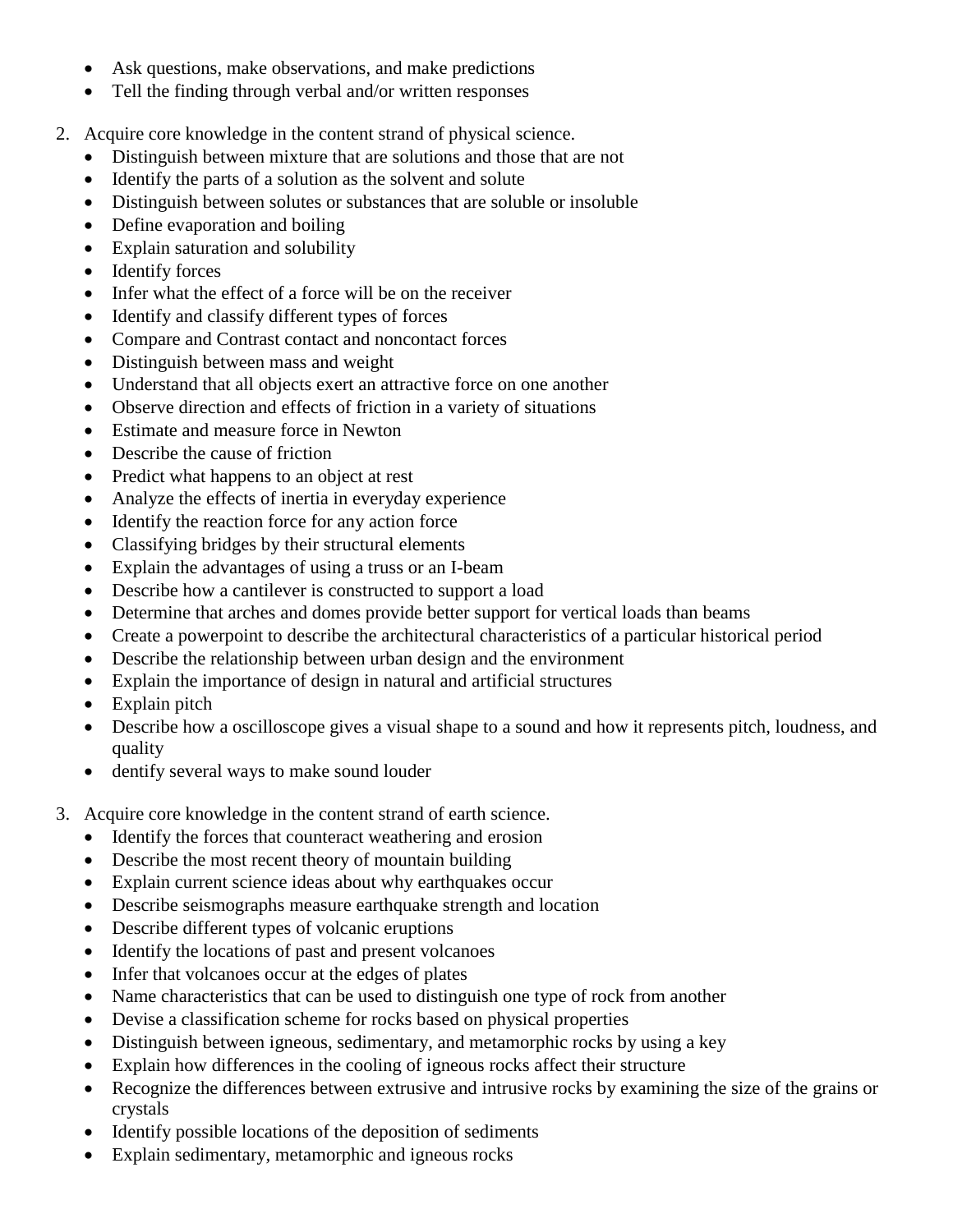- Describe how fossils are formed
- Learn the definition for astronomy
- Identify some of the objects observed and studied by astronomers
- Evaluate models of the universe as put forth by Aristotle, Aristarchus, and Ptolemy
- Explain the difference between heliocentric and geocentric models of the solar system
- Explain the motions of celestial bodies by using the Copernican model of the solar system
- Explain the apparent retrograde motion of Mars
- Describe how the tilt of the Earth creates seasons
- Explain why the amount of daylight changes throughout the year
- Illustrate an ellipse
- Identify the difference between a meteor, a meteorite, and a comet
- Compare and contrast planets
- Describe the size of the stars, using comparisons to Earth and the Sun
- Explain the relationship between the color of a star and its temperature
- Be able to refute from God's Word the big-bang theory
- 4. Acquire core knowledge in the content strand of life science.
	- Identify interactions taking place in the environment
	- Explain the dependence of living and nonliving things on one another
	- Classify parts of the environment as abiotic and biotic
	- Describe the difference between a habitat and niche
	- Identify, define and contrast examples of commensalism, mutualism, and parasitism
	- Describe the differences between producers, consumers, and decomposers
	- Identify the differences between herbivore, carnivores, and omnivores
	- Identify how predator-prey relationships facilitate the flow of energy through a community
	- Explain the difference between a food chain and food web
	- Explain what is meant by biological succession
	- Identify some positive and negative influences that people can have on the environment
	- Identify some of the sources of acid raid
	- Suggest ways of preventing acid rain and of reversing its effects on the environment
	- Examine the cycle of life diversity before and after a volcanic explosion
	- Observe and describe the diversity of living things
	- Analyze and compare the theories of Lamarack and Darwin
	- Compare and Contrast Darwin's theory to God's creation
	- Classify living things
	- Explain the system that biologists use to name living things
	- Observe and describe diversity within the species Homo sapiens
	- Identify the parts of a flower
	- Identify several methods of vegetative reproduction
	- Describe the life cycle of a flowering plant
	- Explain what a biosphere is
	- Analyze the environment in order to determine the kinds of plants that should grow best in it
	- Recognize solutions in your own body
- 5. Use scientific information, technology, and skills to make decisions about themselves, their community, state, earthly world, and heavenly home that are God-pleasing and responsible.
	- Discuss God's wonderful creation
	- Discuss how to protect all that God has given them
	- Share the blessings God has given them through science